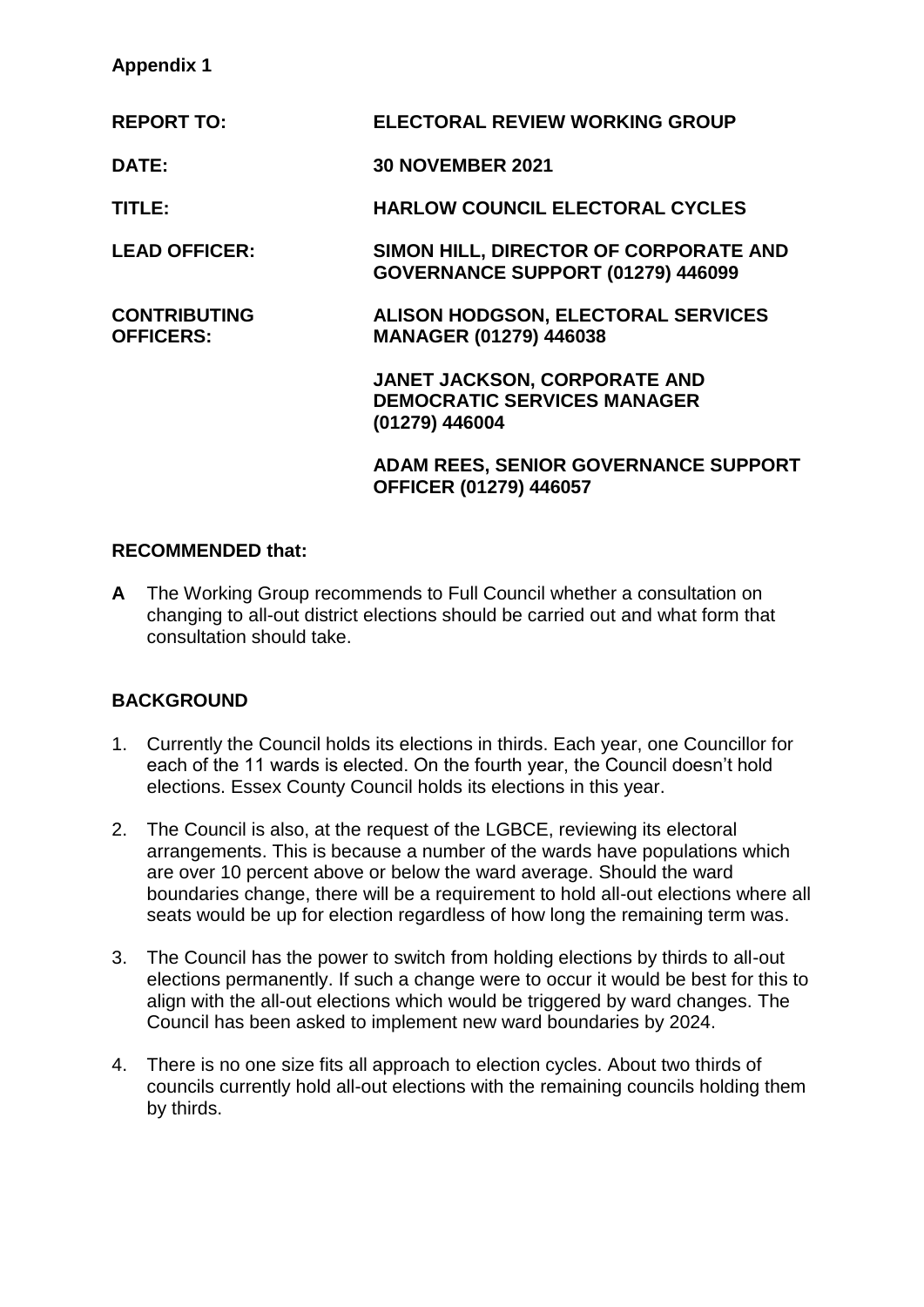# **ISSUES/PROPOSALS**

- 5. Neither election cycle type is inherently better than the other, but they have advantages and disadvantages over each other. Below is a table summarising most of the more common ones:
	- a) Elections by thirds Pros
		- i) Provides continuity of Councillors and knowledge as not all Councillors are up for election. More experienced Councillors can also carry out a mentor role with newer Councillors.
		- ii) Provides a more up to date reflection of the views of local people through more frequent opportunities to vote.
		- iii) Electorate are used to the current system.
		- iv) Fewer candidates needed each election meaning that all seats are more likely to be contested.
		- v) More regular opportunities for people to stand for election and provides a regular influx of new councillors who can bring new ideas and fresh approaches to the Council.
		- vi) Yearly district elections are more likely to coincide with national elections and it is more likely they can be scheduled alongside byelections, reducing costs.
		- vii) The counting process is more straightforward and faster because electors only vote for one candidate.
		- viii) Allows for more stability with gradual change at the council, rather than the possibility of big changes every four years.
		- ix) Polling stations, staff and everyone involved can plan for always having an election every year on the first Thursday in May and are less likely to have by-elections at short notice.
	- b) Elections by thirds Cons
		- i) Wards must all have three Councillors.
		- ii) Elections can be costly to administer each year.
		- iii) Constant yearly campaigning by Candidates may lead to voter fatigue and a lack of interest.
		- iv) Administrations may be more likely to avoid taking contentious decisions through fear of losing votes at upcoming elections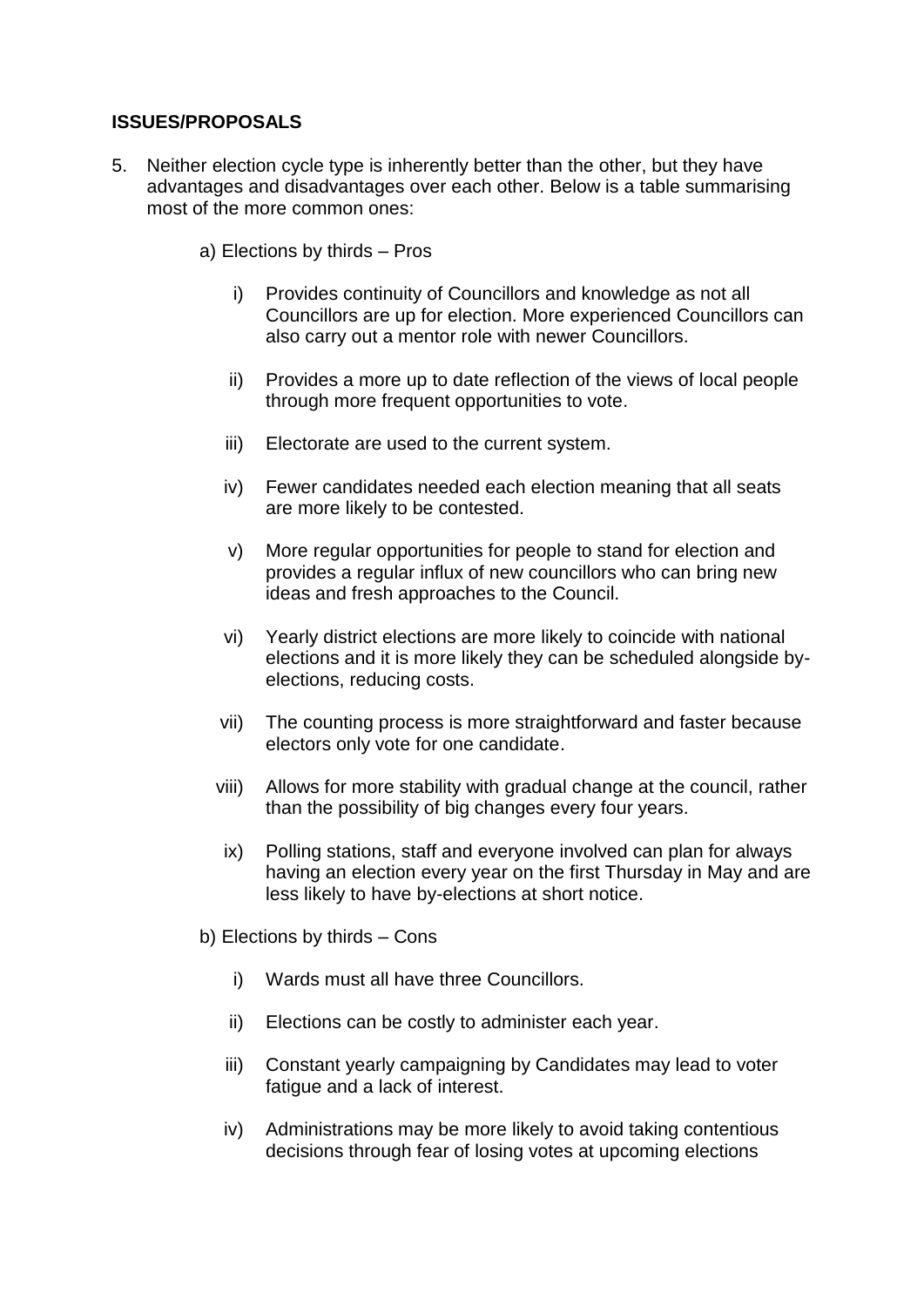- c) All-out elections Pros
	- i) Allows for single or multi-member wards.
	- ii) Voters will get to see a four-year mandate and long-term commitments from candidates.
	- iii) Potentially more effective political management and greater political stability. It allows for a strategic approach to policy and decision-making in line with medium term financial strategy as the administration has a four year period to deliver its mandate
	- iv) Allows for a complete change in councillors.
	- v) Less costly as only once every 4 years. It is estimated that over a 10 year period there would be a saving of £285,000 with the electoral cycle being the same as for the Police, Fire and Crime Commissioner.
	- vi) Fewer elections may mean less election fatigue so people may be more interested in voting when the times comes.
- d) All-out elections Cons
	- i) Administration of the election is more challenging due to the greater number of candidates, and the counting process being more complicated.
	- ii) Loss of knowledge and experience if all councillors could change which could impact on build-up of knowledge etc.
	- iii) There may be difficulties identifying sufficient candidates to contest all seats, resulting in uncontested elections, lower quality candidates.
	- iv) All out elections may disadvantage smaller political parties who may not have the resources to campaign across the town and put forward as many candidates.
	- v) Electors can only have their say once every four years on how the Council is performing
	- vi) If a large number of Councillors are replaced in one election this may be disruptive and may lead to big changes to policies, plans and services.
	- vii) Likelihood of increase in by-elections as councillors may not be able to stay for full 4 years and so would incur more costs and may be difficult to book venues at different times of the year, especially at short notice.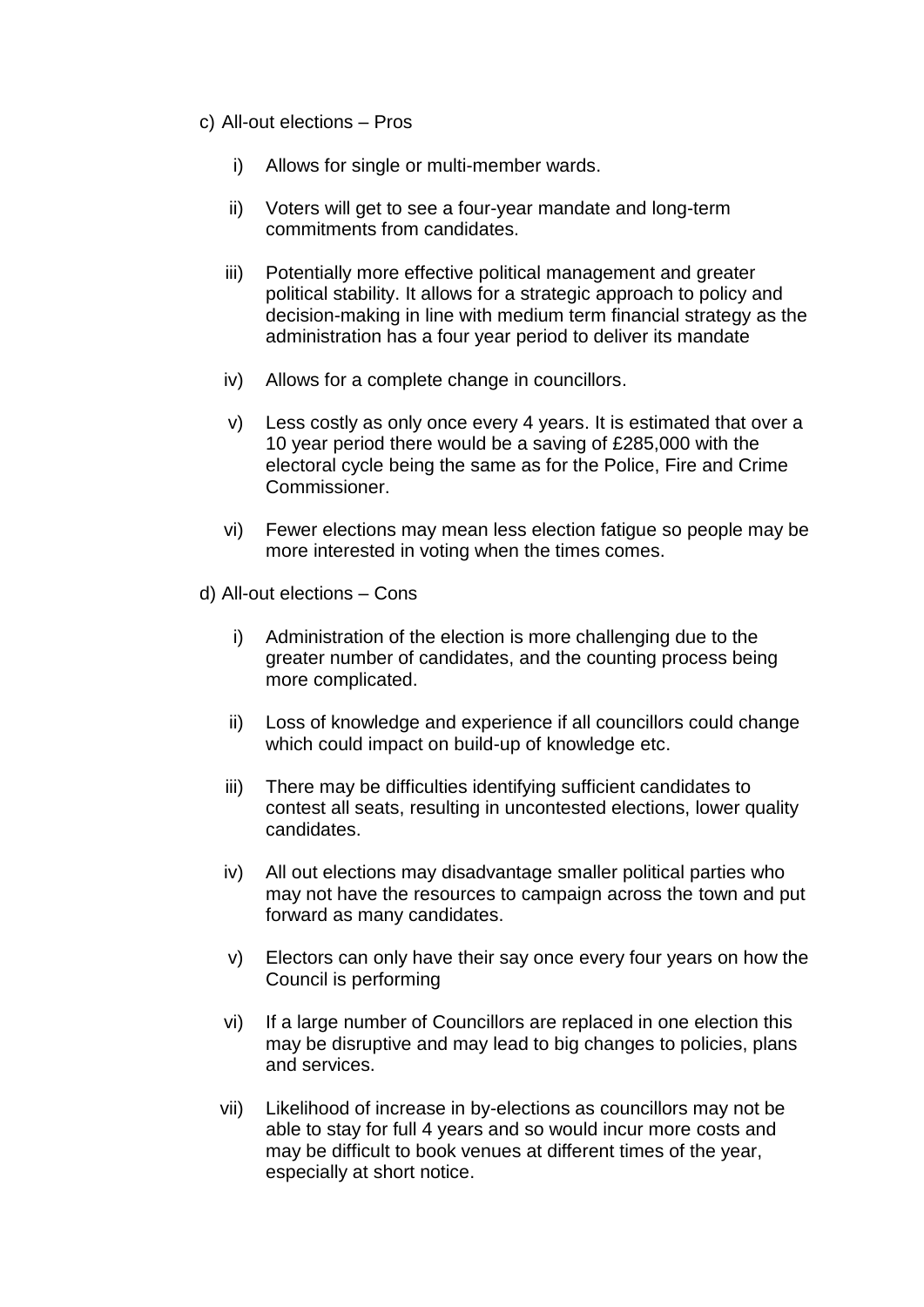viii) May lose experienced election staff if they are not used as regularly and staff will have fewer opportunities to develop skills.

# **Cost of Elections**

- 6. The Council budgets £85,000 for a standalone district election. There are some fixed costs for elections such as polling venue hire, which mean that combined elections are comparatively cheaper.
- 7. The Council is able to claim back costs associated with non-district council elections, although it must budget for the initial outlay.
- 8. If the Council switched to all-out elections, there would be some years where there would be no elections ordinary elections at all. The Council would therefore only need to budget for by-elections, which are clearly much cheaper to run due to their limited scale.
- 9. Under the current electoral cycle the Council budgets £10,000 on non-district council election years in the event there are by-elections. Under all-out elections the likelihood of by-elections is greater and budget of £27,500 would be required.
- 10. It is estimated that over a ten year period the switching to all-out elections would save the Council £285,000. This does not factor in inflation and assumes that General Elections will be held in five year intervals.

## **Next Steps**

- 11. The Council would be required to carry out a public consultation on a possible change to all-out elections before Full Council could approve any change. Any change would be aligned to the requirement to have all-out elections for the revised ward boundaries which would take effect from 2024.
- 12. The Working Groups is invited to consider the information above and decide whether it would like to carry out a public consultation.
- 13. The Council is also aiming to submit proposals on the number of Councillors that will be elected to the Council. This will be subject to a separate report which will include an analysis of current Councillor workload. However, it is important that the Council determines what electoral cycle it wishes to have as continuing to hold elections by thirds will require the number of Councillors to be a multiple of three.
- 14. The LGBCE expects the Council to submit its proposals for council size before March 2022. Therefore any work on electoral cycles must take place as soon as possible so it can feed into the work on council size.